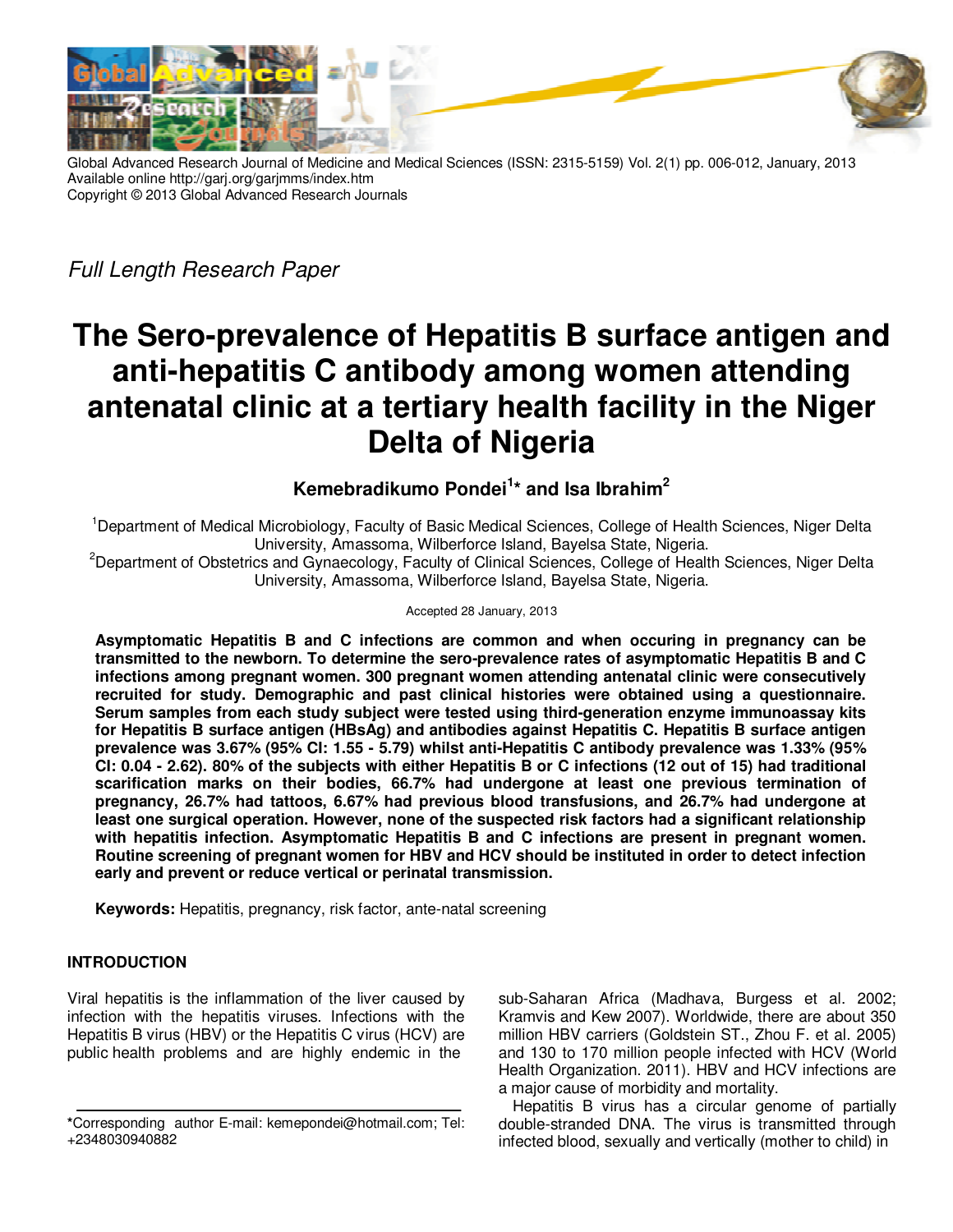the perinatal period. Perinatal transmission is the most common mode of HBV transmission worldwide (Tran 2009). The Hepatitis B surface antigen (HBsAg) is the serologic hallmark of HBV infection, whilst the soluble extractable protein, the Hepatitis e antigen (HBeAg) is a marker for the highly infectious state. Chronic infection is defined by the presence of HBsAg for more than 6 months. Without immunization, up to 90% of infants born to mothers who are positive for HBsAg and HBeAg, become chronic carriers (McMahon, Alward et al. 1985; Tassopoulos, Papaevangelou et al. 1987; Chang 2000).

Hepatitis C virus is a single-stranded RNA virus. It is transmitted also through infected blood, sexually and vertically (Dienstag JL. 1983; Melbye, Biggar et al. 1990; Wejstal R., Widell A. et al. 1992). HCV has a long lag time between onset of infection and clinical manifestation of liver disease (up to 20 years) (National Institute of Health. 2002). Chronic active hepatitis C infection is associated with increased incidence of preterm delivery and intra-uterine growth retardation (Zanetti, Tanzi et al. 1999). Vertical transmission of HCV from mother to child occurs in 3 - 10% of pregnancies complicated by HCV infection (Berkley EMF., Leslie KK. et al. 2008).

Chronic infection with HBV and HCV are often asymptomatic, and can lead to liver cirrhosis and hepatocellular carcinoma. Thus, most infected people are unaware of their HBV or HCV statuses. Maternal mortality has been shown to increase in pregnant women with liver cirrhosis (Mishra L. and Seeff LB. 1992).

The prevalence of HBV infection in Nigeria is estimated to be 2.4 - 18.4% of the population (Olokoba AB., Salawu FK. et al. 2009; Ugwuja EI. and Ugwu NC. 2010; Ndako JA., Nwankiti OO. et al. 2011). However, there is little available information about Hepatitis B and C infections in Bayelsa State of Nigeria. The prevalence and the genetic diversity of HBV and HCV are yet to be determined for Bayelsa State.

This study was therefore designed to determine the seroprevalence of Hepatitis B and C infections among apparently healthy pregnant women and the associated risk factors.

#### **MATERIALS AND METHODS**

#### **Study design**

This was a descriptive cross-sectional study carried out over a 6 month period spanning from October 2011 to March 2012. 300 pregnant women attending antenatal clinic at the Niger Delta University Teaching Hospital (NDUTH), Okolobiri, in Bayelsa State, Nigeria, were consecutively recruited for the study.

### **Study Area**

The study was carried out at the NDUTH situated in Okolobiri community, a semi-urban community in the Yenagoa Local Goverment Area of Bayelsa State, in the Niger Delta region of Nigeria. The NDUTH is a tertiary hospital that serves the entire Bayelsa State and neighbouring communities in Delta and Rivers States of Nigeria. The hospital serves different socio-economic strata of the society - mostly the lower and middle socioeconomic groups.

# **Exclusion/Inclusion criteria**

Apparently healthy women attending antenatal clinic were recruited for the study. Women with a past history of hepatitis, those with jaundice, fever, liver enlargement were excluded from the study.

Demographic and clinical data were further obtained using a questionnaire. The questionnaire asked about previous history of blood transfusions, previous surgery, previous termination of pregnancy, previous sexually transmitted infections, tattooing, scarification marks, and polygamy/exposure to multiple sex partners, exposure to jaundiced patients. The questionnaires were questionnaires were administered by the researchers to a total of 300 participants. Respondents were given a free hand in response to questions and were only guided in their responses when they voluntarily called for assistance. They were also assured that the information provided would be kept confidential.

The sampling method we used was systematic random sampling with every third client being interviewed. We got the appointment list for each day of the week and calculated the sample fraction. The number of study participants was determined using probability proportionate-to-population size allocation methods.The information obtained were coded and transferred onto a proforma already design for the study.

#### **Ethical Clearance**

Ethical approval for the study was obtained from the Ethics Review Board of the NDUTH. Informed consent was obtained from all subjects recruited into the study.

#### **Sample collection and processing**

5ml of venous blood was collected by venepuncture into a plain bottle with no anti-coagulant, and allowed to clot.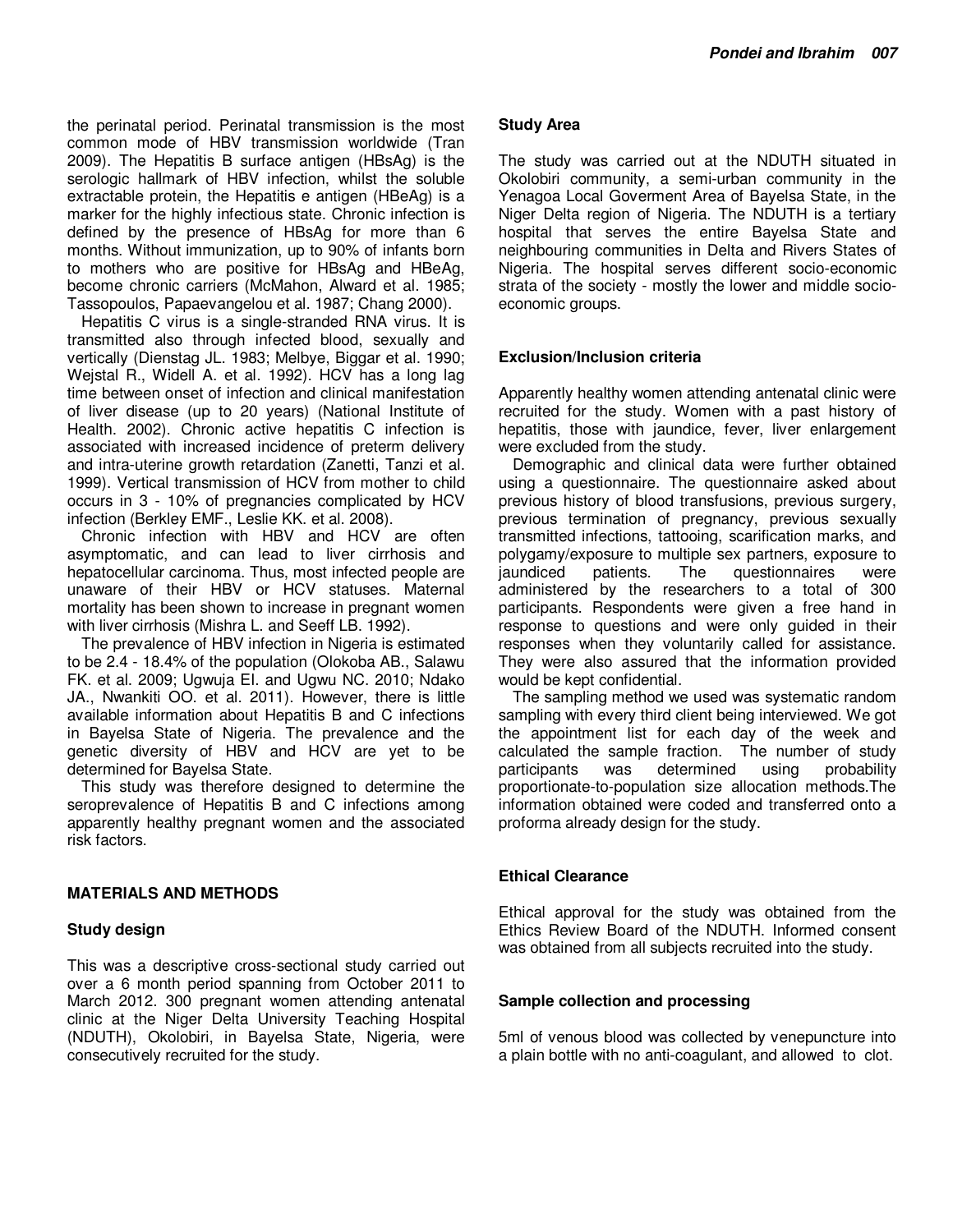| <b>Parameter</b> |               | $n = 300$ | ℅              |
|------------------|---------------|-----------|----------------|
| Age              | 15 to 20      | 6         | $\overline{c}$ |
|                  | 21 to 30      | 174       | 58             |
|                  | 31 to 40      | 111       | 37             |
|                  | 41 to 45      | 9         | 3              |
| Parity           | 0             | 66        | 22             |
|                  | 1 to $3$      | 168       | 56             |
|                  | >4            | 66        | 22             |
| Marital status   | single        | 24        | 8              |
|                  | co-habiting   | 43        | 14.3           |
|                  | married       | 233       | 77.7           |
|                  | divorced      | 0         | 0              |
| Education        | nil           | 50        | 16.7           |
|                  | primary       | 94        | 31.3           |
|                  | secondary     | 120       | 40             |
|                  | tertiary      | 36        | 12             |
| Occupation       | unemployed    | 73        | 24.3           |
|                  | housewife     | 128       | 42.7           |
|                  | petty trader  | 40        | 13.3           |
|                  | farmer        | 59        | 19.7           |
|                  | civil servant | 0         | 0              |
|                  | student       | 0         | 0              |

**Table 1.** Socio-demographics of the study subjects

**Table 2.** Prevalence of Hepatitis B and C infections

| No of subjects | HBsAg +ve  | Anti-HCV +ve |
|----------------|------------|--------------|
| 300            | 11 (3.67%) | 4 (1.33%)    |

The sample was centrifuged at 2000g for 5 minutes and the serum was transferred to a plain container and stored at  $4^{\circ}C$ .

Prevalence of HBV chronic infection is characterized the detectable level of Hepatitis B surface antigen( HBsAg). The presence of Hepatitis B surface antigen (HBsAg) was determined using third-generation enzyme immunoassay (EIA), rapid test ELISA kits (Acon Laboratories, USA).

Presence of antibodies against HCV (anti-HCV) was also determined using rapid test ELISA kits (Acon Laboratories, USA).

#### **Statistical analysis**

Statistical analysis was performed with the Graphpad Prism version 4® (Graphpad software, San Diego, CA). Differences between groups were determined by the oneway analysis of variance (ANOVA) or paired t- test with the level of significance set at  $p < 0.05$ .

#### **RESULTS**

The ages of the pregnant women ranged from 19 years to 45 years, mean 29.31 years. 77.7% of them were married and 40% had secondary school education, 42.7% were housewives and 56% had parity of between 1 and 3 (Table 1).

11 subjects had serum samples positive for HBsAg (3.67%; 95% CI: 1.55 - 5.79), whilst 4 subjects had samples positive for anti-HCV (1.33%; 95% CI: 0.04 - 2.62). No subject was positive for both HBsAg and anti-HCV (Table 2).

#### **Education and Marital status**

There was no statistically significant relationship between education, marital staus and Hepatitis B and C infection (Table 3).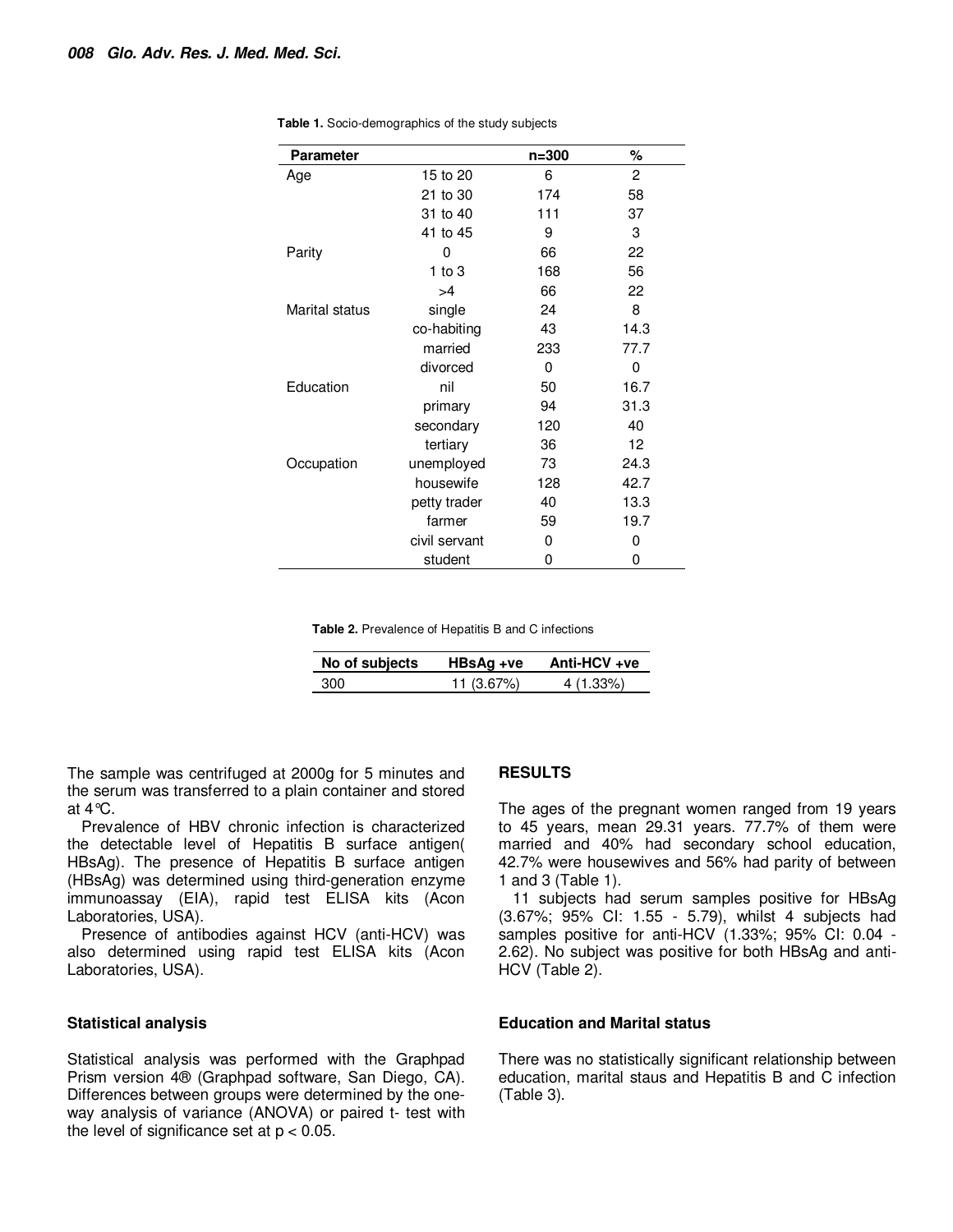|                          |               | Total ( $n=300$ ) | $HBSAg +ve (n=11)$ | Anti-HCV +ve $(n=4)$ | p value |
|--------------------------|---------------|-------------------|--------------------|----------------------|---------|
| Education                | - primary     | 94 (31.3%)        |                    |                      |         |
|                          | - secondary   | 120 (40%)         |                    |                      |         |
|                          | - tertiary    | 36 (12%)          | 6                  |                      |         |
|                          | - None        | 50 (16.7%)        |                    |                      | 0.84    |
| Marital status - married |               | 233 (77.7%)       | 8                  | 3                    |         |
|                          | - single      | 24 (8%)           |                    |                      |         |
|                          | - co-habiting | 43 (14.3%)        | З                  | 4                    | 0.41    |
|                          | -divorced     |                   |                    |                      |         |

**Table 3.** Relationship between education and marital status and hepatitis infection

**Table 4.** Probable risk factors associated with hepatitis infection

|                                           | No. Of subjects |                | <b>HBsAg</b>    |         | anti-HCV                |             |         |
|-------------------------------------------|-----------------|----------------|-----------------|---------|-------------------------|-------------|---------|
| <b>Variables</b>                          | $(n=300)$       | HBsAg +ve      | <b>HBsAg-ve</b> | p value | anti-HCV +ve            | anti-HCV-ve | p value |
| Scarification marks                       |                 |                |                 |         |                         |             |         |
| present                                   | 115             | 8              | 107             | 0.062   | 4                       | 111         |         |
| absent                                    | 185             | 3              | 182             |         | 0                       | 185         | 0.06    |
| History of blood transfusion              |                 |                |                 |         |                         |             |         |
| present                                   | 21              |                | 20              | 0.78    | 0                       | 21          |         |
| absent                                    | 279             | 10             | 269             |         | 0                       | 279         |         |
| Tattooing                                 |                 |                |                 |         |                         |             |         |
| present                                   | 58              | 2              | 56              | 0.91    | $\overline{\mathbf{c}}$ | 56          |         |
| absent                                    | 242             | 9              | 233             |         | $\overline{c}$          | 240         | 0.19    |
| History of previous surgery               |                 |                |                 |         |                         |             |         |
| present                                   | 63              | 4              | 59              | 0.25    | 0                       | 63          |         |
| absent                                    | 237             | 7              | 230             |         | 4                       | 233         | 0.19    |
| History of pregnancy termination          |                 |                |                 |         |                         |             |         |
| present                                   | 162             | 9              | 153             | 0.11    |                         | 161         |         |
| absent                                    | 138             | $\overline{c}$ | 136             |         | 3                       | 135         | 0.34    |
| History of sexually transmitted infection |                 |                |                 |         |                         |             |         |
| present                                   | 51              | 2              | 49              | 0.9     | $\overline{c}$          | 49          |         |
| absent                                    | 249             | 9              | 240             |         | $\overline{c}$          | 247         | 0.14    |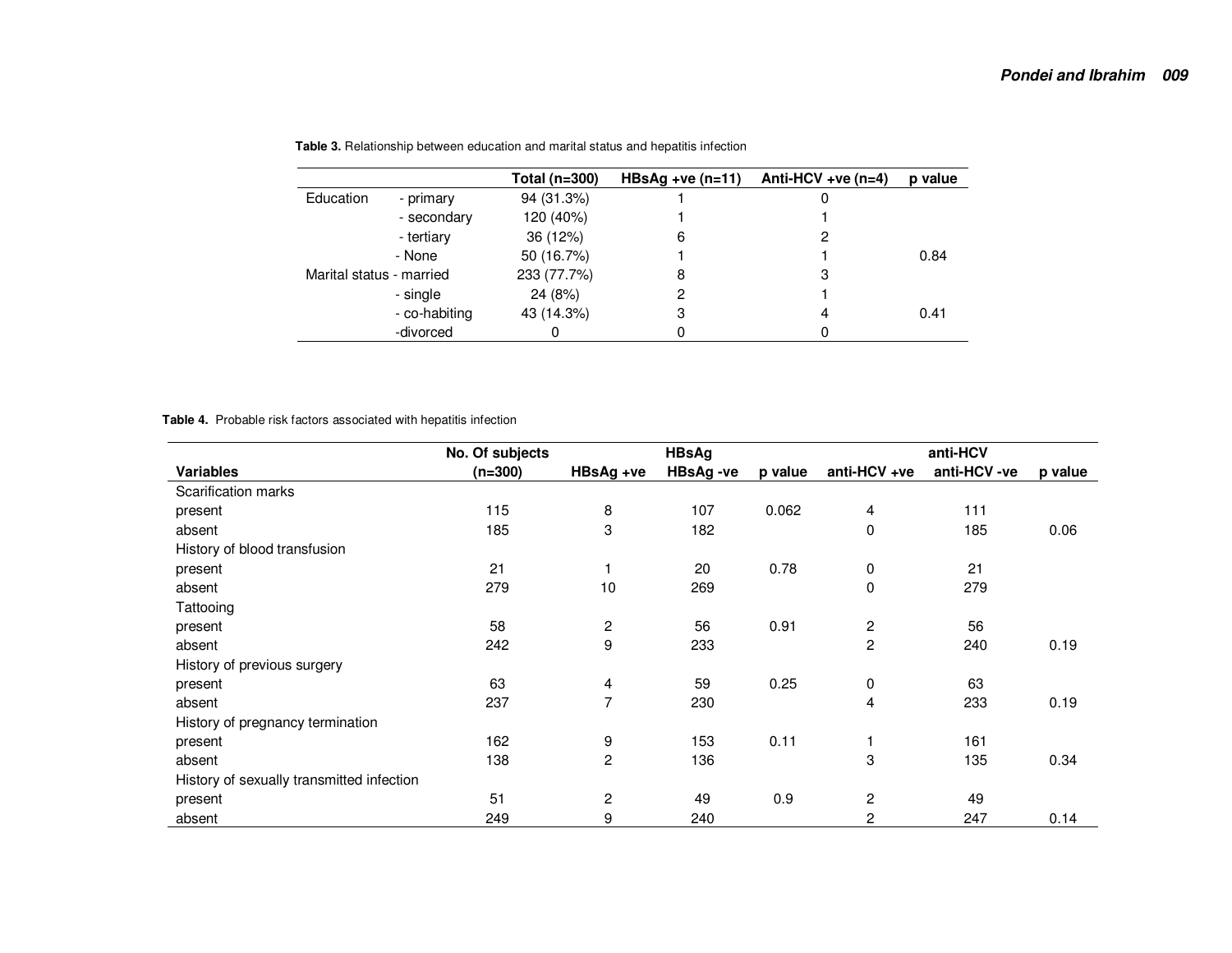### **Scarification marks**

38.3% of the subjects had scarification marks on their bodies. 72.7% of the subjects with positive HBsAg (8 out of 11) and 100% of the subjects positive for anti-HCV (4 out of 4), had scarification marks. Despite this, there was no statistical relationship between Hepatitis infection (B and C) and a history of scarification marks on the body (Table 4).

# **Previous blood transfusion**

7% of the subjects had received at least a blood transusion in the past. Only 9.09% of those positive for HBsAg had previously been transfused with blood. None of the women positive for anti-HCV had been transfused. There was no statistical relationship between previous blood transfusion and infection with HBV among the study subjects.

# **Tattooing**

19.3% of the subjects had tattoos on their bodies. 18.2% of those positive for HBsAg and 50% of those positive for anti-HCV had tattoos. There were no statistically significant differences between the subjects with tattoos infected with either HBV or HCV and those uninfected.

# **Previous surgery**

21% of the women had undergone a surgical procedure in the past. 36.4% of those positive for HBsAg had been operated on before. None of those positive for anti-HCV had undergone previous surgery. There was no association between previous surgery and infection with either HBV or HCV.

# **Previous termination of pregnancy**

54% of the pregnant women had terminated at least one pregnancy in the past. Although 81.8% of HBsAg positive subjects (9 out of 11) and 25% of anti-HCV positive subjects had undergone at least one previous termination of pregnancy, there was no statistical relationship between previous termination of pregnancy and acquisition of HBV or HCV infection.

# **Sexually transmitted infections (STI)**

17% of the pregnant subjects had a past history of sexually transmitted infection. 18.2% of HBsAg positive subjects and 50% of anti-HCV positive subjects had

previous histories of sexually transmitted infections, but there were no significant differences between those infected with HBV or HCV and those uninfected who had a previous history of STI.

# **DISCUSSION**

Asymptomatic infection with the hepatitis viruses can have important consequences on the unborn child, and can result in long lasting health complications and so deserves to be detected early.

We observed a prevalence of 3.67% for HBsAg, which is less than the 8.3% to 12.5% reported by other workers in Nigeria (Ezegbudo CN., Agbonlahor DE. et al. 2004; Eke, Eke et al. 2011; Ugbebor O., Aigbirior M. et al. 2011) and 5.6% in Sudan (Elsheikh, Daak et al. 2007) among pregnant women.

Also, the sero-prevalence of 1.33% for anti-HCV is less than the 3.6% to 5% in previous studies in Nigeria (Duru MU., Aluyi HSA. et al. 2009; Ugbebor O., Aigbirior M. et al. 2011) and 2.1% in Gabon (Ndong-Atome, Makuwa et al. 2008), but similar to the 1.03% observed in India (Kumar A., Sharma KA. et al. 2007).

Regional differences in risk factors and cultural practices may be responsible for these variations in prevalence rates. None of the study subjects belonged to a high risk profession - healthcare workers, barbers or sex workers.

In our study, there was no association between scarification marks and hepatitis infection, which is in agreement with other studies in Nigeria (Pennap GR., Yakubu A. et al. 2010; Ugbebor O., Aigbirior M. et al. 2011), but different from results obtained in another study (Eke, Eke et al. 2011). Scarification marks are commonly inflicted on the body for a variety of reasons in West Africa, using knives, blades and other sharp instruments. These instruments are frequently used on multiple people at the same time (Babatunde OP. and Oyeronke AE. 2010). Tattoos are applied in a similar fashion to scarification marks, but were not statistically associated with hepatitis infection in our study.

Sexual practices could not be properly explored as most of the study subjects skipped questions pertaining to sexual practices and the number of partners. Cultural and religious reasons could be responsible for this unwillingness to divulge individual sexual practices.

Nigeria is highly endemic for HBsAg, and this is reflected in the high prevalence rates from different studies (Uneke CJ., Ogbu O. et al. 2005; Egah DZ., Banwat EB. et al. 2007; Pennap GR., Yakubu A. et al. 2010; Ndako JA., Nwankiti OO. et al. 2011; Sule WF., Okonko IO. et al. 2011). However, the proportion of these infections transmitted vertically/perinatally is not known. There is therefore a need to proactively prevent perinatal transmission, and the first step is to identify those at risk of transmitting these infections to their newborns.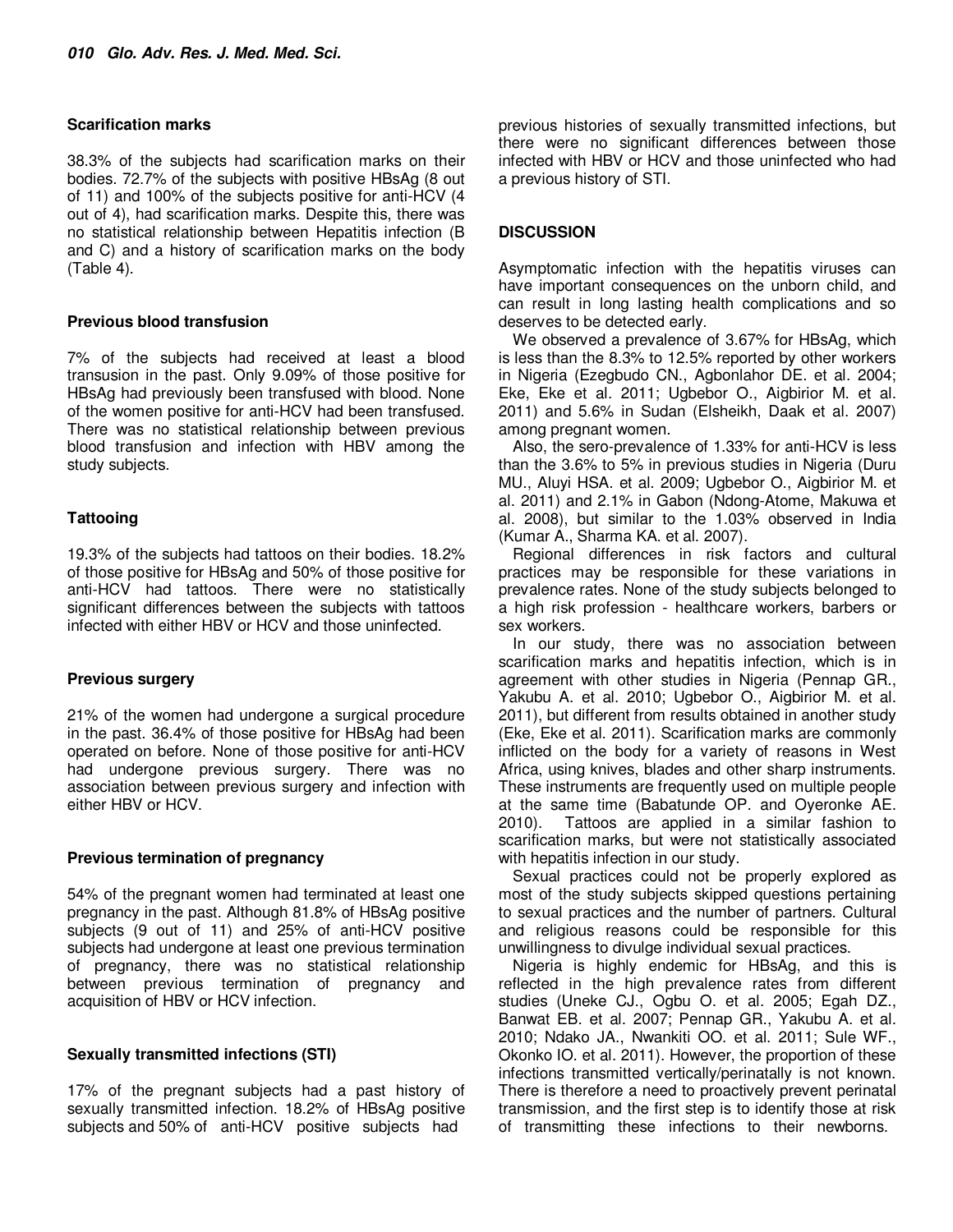Prevention of perinatal transmission is important because infection in infancy leads to chronic disease (Tran 2009). In the USA, 97% of pregnant women are screened before delivery and this has significantly decreased perinatal transmission (Schrag, Arnold et al. 2003). This coupled with treatment during pregnancy has been shown to reduce perinatal transmission (van Zonneveld, van Nunen et al. 2003). Routine screening of all pregnant women during the prenatal period is an effective and efficient means of identifying infants at risk for becoming long-term HBV carriers (Arevalo JA. 1989).

With countries having low prevalence rates calling for increased testing of pregnant women (Euler et al. 2003), countries like Nigeria with high prevalence rates would need to introduce strategies to increase testing if perinatal transmission is to be reduced.

Despite the availability of vaccination against HBV infection, prevalence rates are still high in Nigeria. We therefore recommend routine screening of all pregnant women for HBV and HCV infection in Nigeria, in order to reduce morbidity and consequent mortality from the Hepatitis B and C infection.

#### **CONCLUSION**

There is a relative low prevalence of HBV and HCV among pregnant women attending clinic at the NDUTH, Okolobiri, compared with other parts of Nigeria. However, there is a need for routine screening and prevention of perinatal transmission. There is also a need for more investigation of prevalence and the risk factors of HBV and HCV.

#### **REFERENCES**

- Arevalo JA (1989). Hepatitis B in pregnancy. West. J. Med. 150: 668 674.
- Babatunde OP, Oyeronke AE (2010). Scarification practice and scar complications among the Nigerian Yorubas. J. Dermatol. Venereol. Leprol. 76: 571-572.
- Berkley EMF, Leslie KK, Arora S, Qualls C, Dunkelberg JC (2008). Chronic Hepatitis C in Pregnancy. Obstet. Gynecol. 112: 304 - 310.
- Chang MH (2000). Natural history of hepatitis B virus infection in children. J. Gastroenterol. Hepatol. 15: E16-E19.
- Dienstag JL (1983). Non-A, non-B hepatitis I. Recognition, epidemiology, and clinical features. Gastroenterol. 85: 439–462.
- Duru MU, Aluyi HSA, Anukam KC (2009). Rapid screening for coinfection of HIV and HCV in pregnant women in Benin City, Edo State, Nigeria. Afr. Health Sci. 9(3): 137-142.
- Egah DZ, Banwat EB, Audu ES, Iya D, Mandong BM, Anele AA, Gomwalk NE (2007). Hepatitis B surface antigen, Hepatitis C and HIV antibodies in a low-risk blood donor group, Nigeria. East. Mediterranean Health J. 13(4): 961-966.
- Eke A, Eke U, Okafor C, Ezebialu I, Ogbuagu C (2011). Prevalence, correlates and pattern of hepatitis B surface antigen in a low resource setting. Virol. J. 8(1): 12.
- Elsheikh R, Daak A, Elsheikh M, Karsany M, Adam I (2007). Hepatitis B virus and hepatitis C virus in pregnant Sudanese women. Virol. J. 4(1): 104.
- Ezegbudo CN, Agbonlahor DE, Nwobu GO, Igwe CU, Agba MI, Okpala HO, Ikaraoha CI (2004). The seroprevalence of hepatitis B surface antigen and Human Immunodeficiency Virus among pregnant women in Anambra state, Nigeria. Shiraz E-Medical. J. 5(2).
- Euler GL, WootenKG, Baughman AL, Williams WW (2003). Hepatitis B Surface Antigen Prevalence Among Pregnant Women in Urban Areas: Implications for Testing, Reporting, and Preventing Perinatal Transmission. Pediatrics 111(Supplement 1): 1192-1197.
- Goldstein ST, Zhou F, Hadler SC, Bell BP, Mast EE, Margolis HS (2005). A mathematical model to estimate global hepatitis B disease burden and vaccination impact. Int. J. Epidemiol. 34: 1329 -1339.
- Kramvis A, Kew M (2007). Epidemiology of hepatitis B virus in Africa, its genotypes and clinical associations of genotypes Hepatol. Res. 37(Supplement 1): S9-S19.
- Kumar A, Sharma KA, Gupta RK, Kar P, Chakravarti A (2007). Prevalence and risk factors for hepatitis C virus among pregnant women. Ind. J. Med. Res. 126: 211-215.
- Madhava V, Burgess C, Drucker E (2002). Epidemiology of chronic hepatitis C virus infection in sub-Saharan Africa. Lancet. Infect. Dis. 2: 293 - 302.
- McMahon BJ, Alward WLM, Hall DB, Heyward WL, Bender TR, Francis DP, Maynard JE (1985). Acute Hepatitis B Virus Infection: Relation of Age to the Clinical Expression of Disease and Subsequent Development of the Carrier State. J. Infect. Dis. 151(4): 599-603.
- Melbye M, Biggar RJ, Wantzin P, Krogsgaard K, Ebbesen P, Becker NG (1990). Sexual transmission of hepatitis C virus: cohort study (1981-9) among European homosexual men. BMJ. 301(6745): 210- 212.
- Mishra L, Seeff LB (1992). Viral hepatitis, A though E, complicating pregnancy. Gastroenterol. Clin. North Am. 21(4): 873-887.
- National Institute of Health (2002). Management of Hepatitis C. NIH Consensus Development Program: 19:1–35.
- Ndako JA, Nwankiti OO, Echeonwu GON, Junaid SA, Anaele O, Anthony TJ (2011). Studies on Prevalence and Risk Factors for Hepatitis B Surface Antigen among Secondary School Students in North-central, Nigeria. Sierra Leone J. Biomedical Res. 3(3): 163- 168.
- Ndong-Atome GR, Makuwa M, Njouom R, Branger M, Brun-Vezinet F, Mahe A, Rousset D, Kazanji M (2008). Hepatitis C virus prevalence and genetic diversity among pregnant women in Gabon, central Africa. BMC Infect. Dis. 8(1): 82.
- Olokoba AB, Salawu FK, Danburam A, Desalu OO, Olokoba LB, Wahab KW, Badung LH, Tidi SK, Midala J, Aderibigbe S, Abdulrahman MB, Babalola OM, Abdukkarim A (2009). Viral Hepatitides in Voluntary Blood Donors in Yola, Nigeria. Euro. J. Scientific Res. 31(3): 329- 334.
- Pennap GR, Yakubu A, Oyige O, Forbi J (2010). Prevalence of hepatitis B and C virus infection among people of a local community in Keffi, Nigeria. Afr. J. Microbiol. Res. 4(4): 274-278.
- Schrag SJ, Arnold KE, Mohle-Boetani JC, Lynfield R, Zell ER, Stefonek K, Noga H, Craig AS, Sanza LT, Smith G, Schuchat A (2003). Prenatal Screening for Infectious Diseases and Opportunities for Prevention. Obstetr. and Gynecol. 102(4): 753-760.
- Sule WF, Okonko IO, Yunusa IP, Odu NN, Frank-Peterside N (2011). Hepatitis B surface antigenemia (HBsAg) and risk factors of transmission among patients attending Universal Hospital, Ankpa, Kogi State, Nigeria. Nature Sci. 9(10): 37-44.
- Tassopoulos NC, Papaevangelou GJ, Sjogren MH, Roumeliotou-Karayannis A, Gerin JL, Purcell RH (1987). Natural history of acute hepatitis B surface antigen-positive hepatitis in Greek adults. Gastroenterol. 92(6): 1844-1850.
- Tran TT (2009). Understanding cultural barriers in hepatitis B virus infection. Cleveland Clin. J. Med. 76(Suppl 3): S10-S13.
- Ugbebor O, Aigbirior M, Osazuwa F, Enabudoso E, Zabayo O (2011). The prevalence of hepatitis B and C viral infections among pregnant women. North Am. J. Med. Sci. 3(5): 238-241.
- Ugwuja EI, Ugwu NC (2010). Seroprevalence of Hepatitis B Surface Antigen and Liver Function Tests among Adolescents in Abakaliki, South Eastern Nigeria. The Internet J. Trop. Med. 6(2): 1 - 6.

.